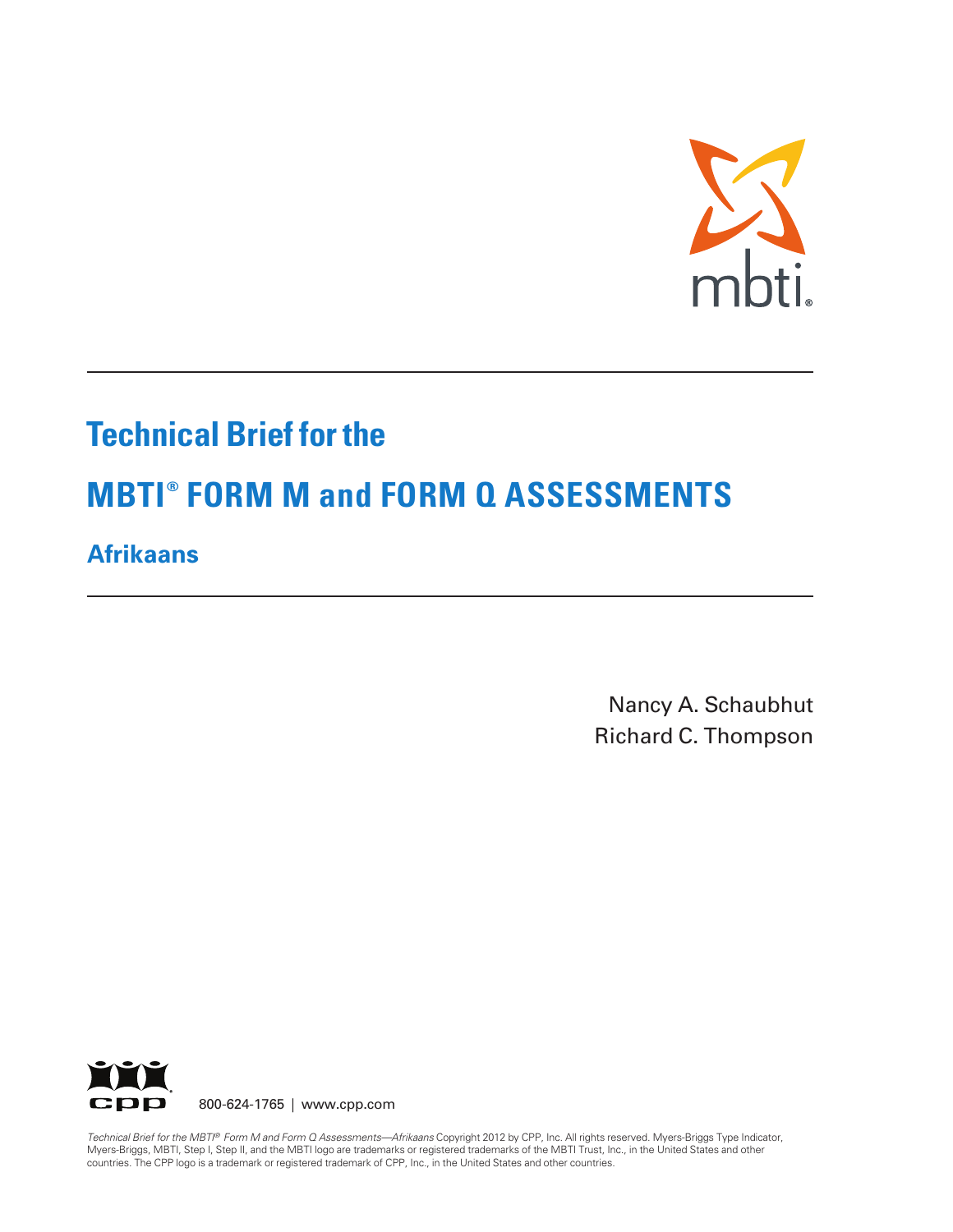#### **INTRODUCTION**

The *Myers-Briggs Type Indicator®* (MBTI®) instrument is one of the most commonly used personality assessments in the world. Because administration of the instrument outside the United States is growing rapidly, new translations are continually being developed for use in specific regions. This technical brief summarizes the initial measurement properties of a translation of the MBTI Form M and Form Q assessments developed for areas of South Africa where Afrikaans is understood. To that end, it examines the reliability of the Afrikaans translation of the MBTI Form M and Form Q assessments, reports on type distribution in a sample of participants who completed the instrument in Afrikaans, and provides comparisons with the U.S. National Representative Sample (NRS) to examine similarities and differences between the groups. The MBTI assessment has a long history in South Africa and has been demonstrated to work well with English speakers (Taylor & Yiannakis, 2007; Van Zyl & Taylor, 2011). This project extends it to Afrikaans.

## **THE MBTI ® ASSESSMENT**

The MBTI assessment uses a typology composed of four pairs of opposite preferences, called *dichotomies:*

- Extraversion (E) or Introversion (I)—where you focus your attention and get energy
- Sensing (S) or Intuition (N)—how you take in information
- Thinking (T) or Feeling (F)—how you make decisions
- Judging (J) or Perceiving (P)—how you deal with the outer world

The MBTI assessment combines an individual's four preferences—one preference from each dichotomy, denoted by its letter—to yield one of the 16 possible personality types (e.g., ESTJ, INFP, etc.). Each type is equally valuable, and an individual inherently belongs to one of the 16 types. This model differentiates the MBTI assessment from most other personality instruments, which typically assess personality traits. Trait-based instruments measure how much of a certain characteristic people possess. Unlike the MBTI assessment, those instruments usually consider one "end" of a trait to be more positive and the other to be more negative.

### **AFRIKAANS SAMPLE**

Following the translation of the MBTI assessment into Afrikaans, a sample of participants was obtained for this study. It is important to note that this Afrikaans research sample is not a representative sample; rather, it is a sample of convenience. Therefore, no inferences may be drawn about the preferences or type distribution of the population that understands and uses Afrikaans. The data reported in this technical brief should be used for psychometric information purposes only.

#### **Sample Description**

This sample is composed of 505 individuals who each completed the MBTI®—Global Research version of the assessment in Afrikaans. This version of the assessment includes 230 MBTI items and contains the current commercial versions of the MBTI assessment (the Form M, Form Q, and European Step  $I^{\scriptscriptstyle TM}$  and Step  $II^{\scriptscriptstyle TM}$  assessments). The sample is comprised of 72% women and 28% men. Respondents' ages ranged from 18 to 81 years (mean = 38.6, *SD* = 11.0); 92% were employed full-time or part-time, 2% were students, 1% were retired, and 5% were either not working for income or did not provide their current employment status. Of those who were employed and reported their general line of work, 20% were working in life, physical, and social sciences; 18% in business and financial operations; 11% in healthcare support; 9% in office and administrative support; and the remainder in various fields. Of those who were employed and reported organizational level, 40% were supervisory, 28% entry level, 13% management, 12% nonsupervisory, and 8% executive. All respondents reported their country of origin and residence as South Africa.

As shown in Table 1, the most frequently occurring type for this sample is ISTJ (16.0%), followed by ESTJ and INTP (each 8.5%). The least common types are ISFP (2.6%) and ESFP (3.0%). Self-selection ratios (SSRs) were computed by comparing the percentage of each type in the Afrikaans sample to that in the U.S. National Representative Sample (Myers, McCaulley, Quenk, & Hammer, 1998). In this sample, INTJs are more than three times more prevalent than in the U.S. population. On the other hand, ISFPs and ESFPs are less common in the Afrikaans sample than in the U.S. sample. Again,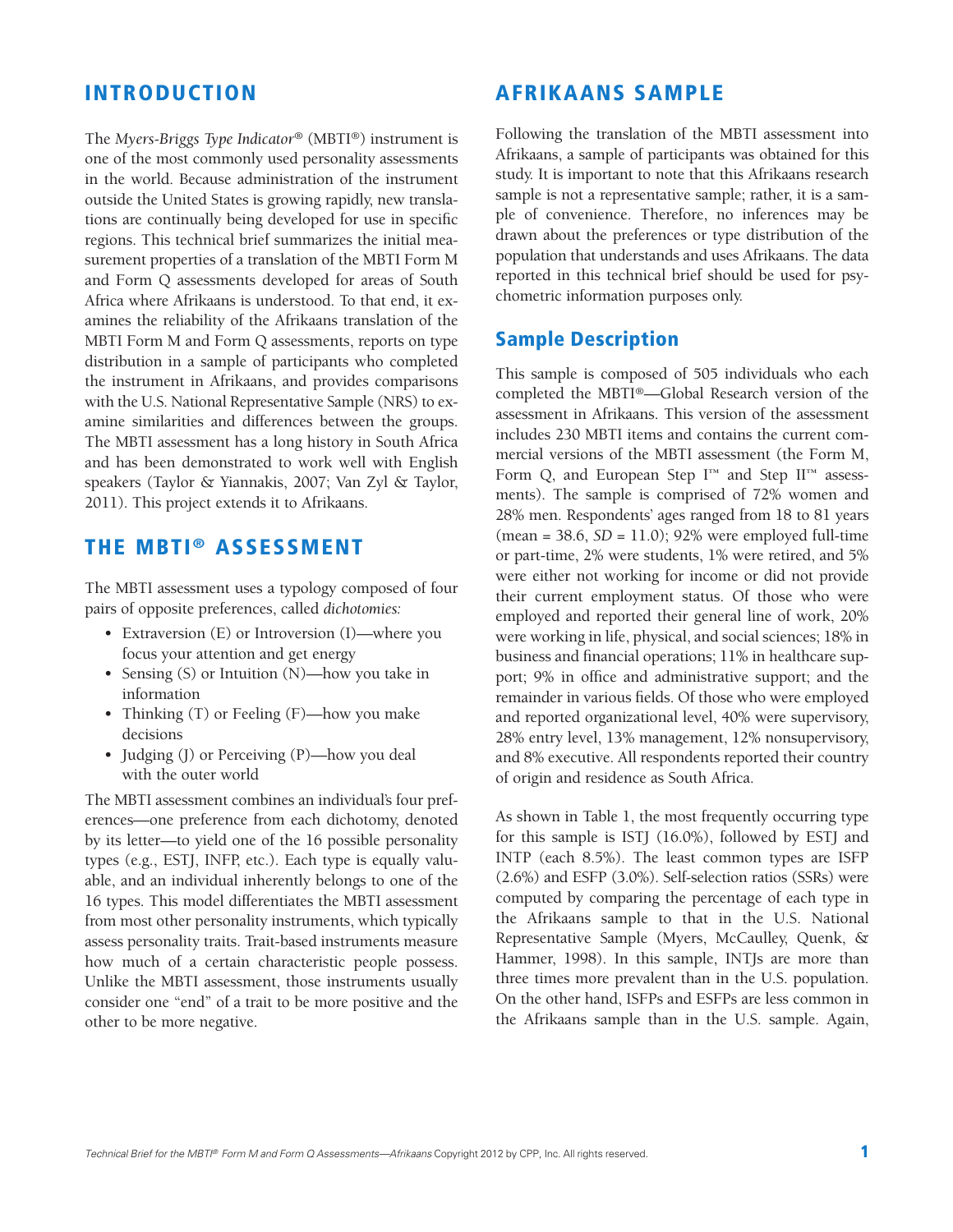

*Note: N* = 505.

since this Afrikaans research sample is not representative of the general population, no inferences should be made about the population's distribution of type.

Table 2 shows the number and percentage of respondents for each preference. Also included for reference are the number and percentage of respondents for each preference in the U.S. National Representative Sample (Myers et al., 1998).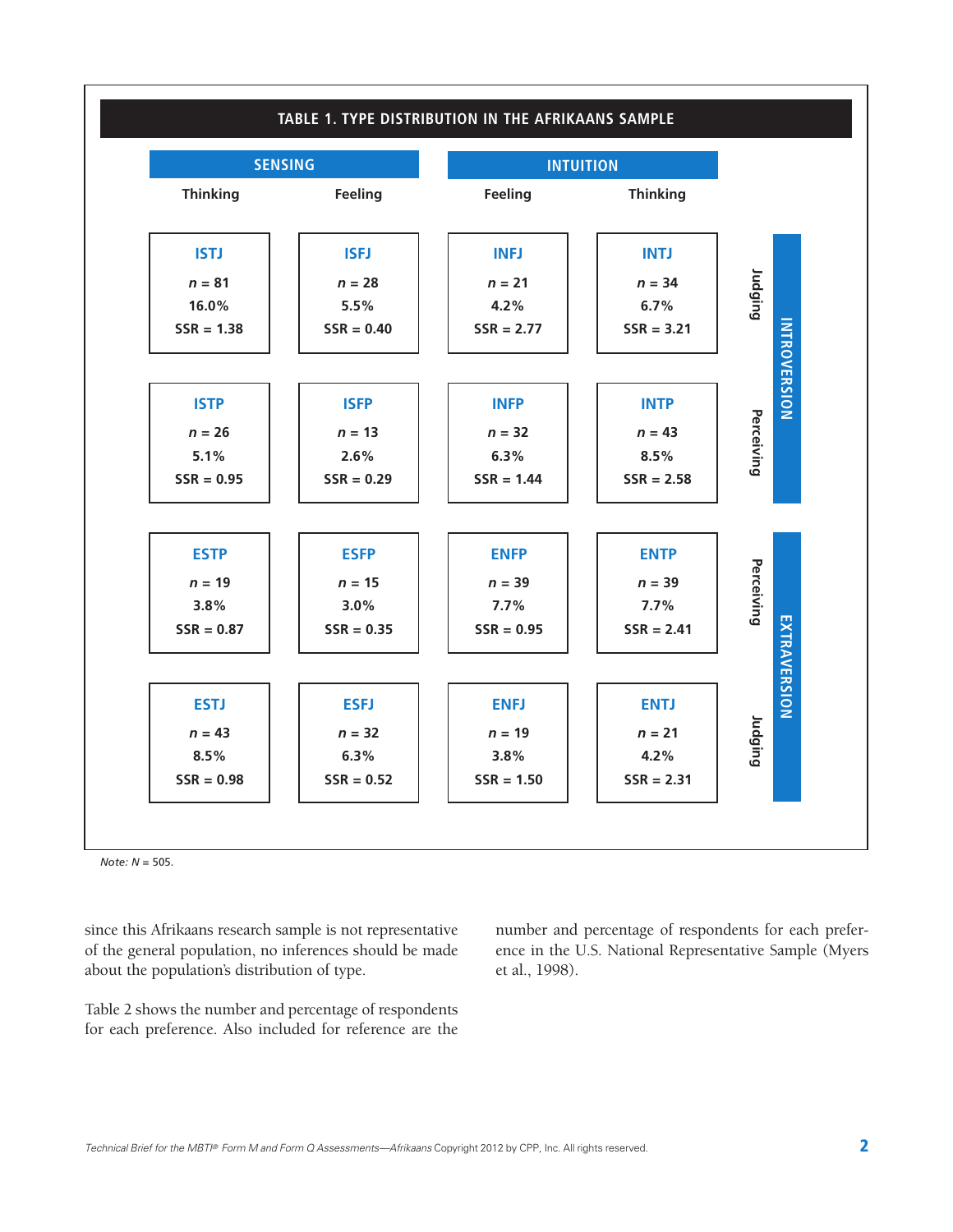|                         |     | Afrikaans Sample<br>$(N = 505)$ | U.S. National Representative Sample<br>$(N = 3,009)$ |               |  |
|-------------------------|-----|---------------------------------|------------------------------------------------------|---------------|--|
| Preference              | n   | $\frac{0}{0}$                   | $\sqrt{n}$                                           | $\frac{0}{0}$ |  |
| <b>Extraversion (E)</b> | 227 | 45.0                            | 1,483                                                | 49.3          |  |
| Introversion (I)        | 278 | 55.0                            | 1,526                                                | 50.7          |  |
| Sensing (S)             | 257 | 50.9                            | 2,206                                                | 73.3          |  |
| Intuition (N)           | 248 | 49.1                            | 803                                                  | 26.7          |  |
| Thinking (T)            | 306 | 60.6                            | 1,210                                                | 40.2          |  |
| Feeling (F)             | 199 | 39.4                            | 1,799                                                | 59.8          |  |
| Judging (J)             | 279 | 55.2                            | 1,629                                                | 54.1          |  |
| Perceiving (P)          | 226 | 44.8                            | 1,380                                                | 45.9          |  |
|                         |     |                                 |                                                      |               |  |

**TABLE 2. MBTI® PREFERENCE DISTRIBUTIONS FOR THE AFRIKAANS SAMPLE**

*Note:* Source for the U.S. National Representative Sample is Myers, McCaulley, Quenk, and Hammer (1998).

#### **TABLE 3. MBTI® DICHOTOMY INTERNAL CONSISTENCY RELIABILITIES FOR THE AFRIKAANS SAMPLE AND THE U.S. NATIONAL REPRESENTATIVE SAMPLE**

| Afrikaans Sample        | <b>U.S. National Representative Sample</b> |
|-------------------------|--------------------------------------------|
| <b>Cronbach's Alpha</b> | <b>Cronbach's Alpha</b>                    |
| .92                     | .91                                        |
| .91                     | .92                                        |
| .90                     | .91                                        |
| .92                     | .92                                        |
|                         |                                            |

*Note:* Source for the U.S. National Representative Sample is Myers, McCaulley, Quenk, and Hammer (1998).

## **RELIABILITY OF THE FORM M PREFERENCES**

The internal consistency reliabilities (Cronbach's alphas) for the Afrikaans sample and the U.S. National Representative Sample are reported in Table 3. The reliabilities of the four dichotomies are good for the Afrikaans sample, and are very similar to those reported in the *MBTI® Manual* (Myers et al., 1998).

#### **PREDICTION RATIOS**

Prediction ratios measure the likelihood that a person choosing a certain response will in fact have that preference (Myers et al., 1998). Prediction ratios for the Afrikaans sample are reported in Table 4.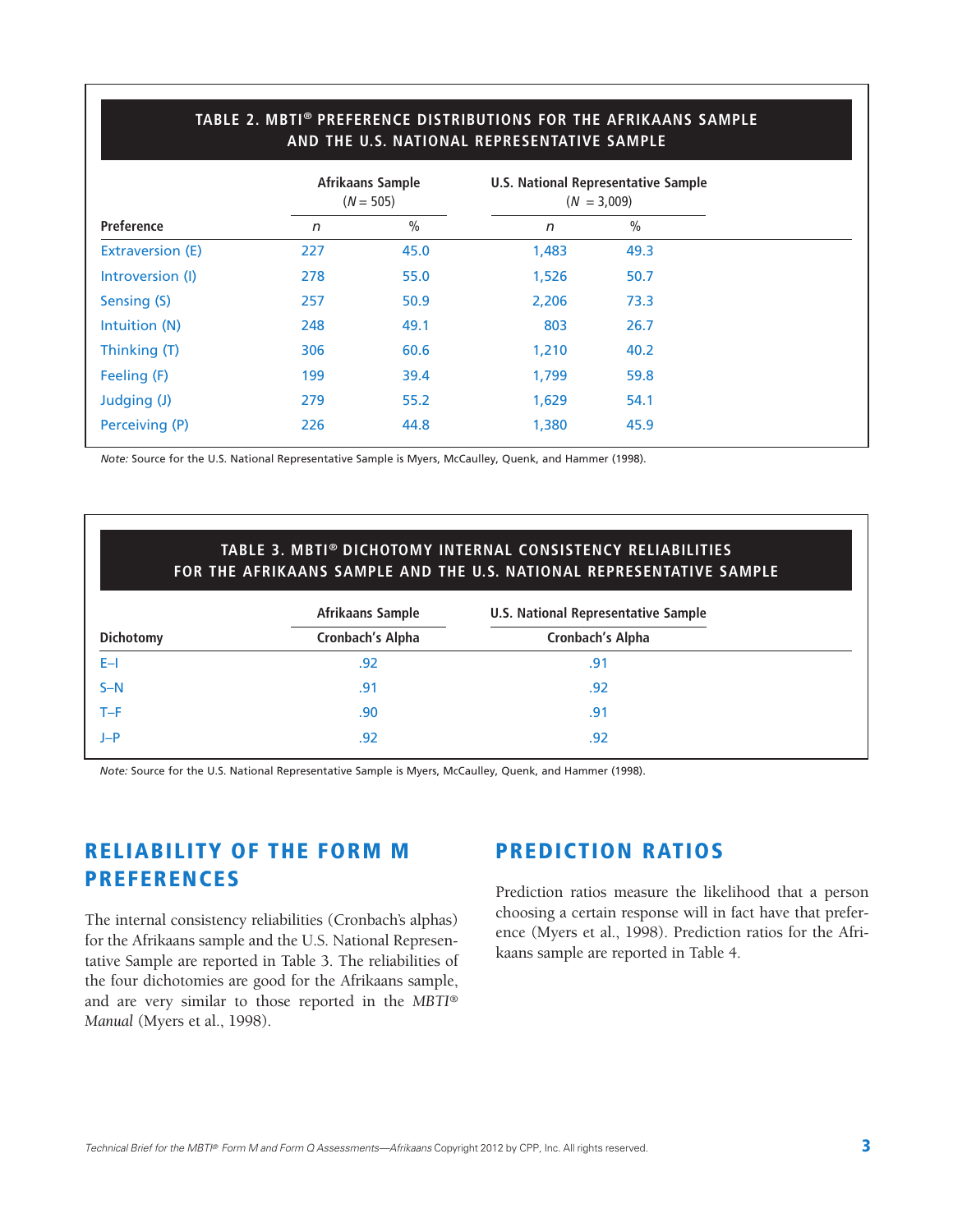|                  | TABLE 4. PREDICTION RATIOS FOR THE AFRIKAANS SAMPLE |                                        |                  |                                        |                                        |  |  |
|------------------|-----------------------------------------------------|----------------------------------------|------------------|----------------------------------------|----------------------------------------|--|--|
| <b>Item Code</b> | <b>ESTJ</b><br><b>Prediction Ratio</b>              | <b>INFP</b><br><b>Prediction Ratio</b> | <b>Item Code</b> | <b>ESTJ</b><br><b>Prediction Ratio</b> | <b>INFP</b><br><b>Prediction Ratio</b> |  |  |
| EI1              | .80                                                 | .98                                    | <b>SN16</b>      | .73                                    | .72                                    |  |  |
| EI2              | .82                                                 | .65                                    | <b>SN17</b>      | .80                                    | .64                                    |  |  |
| EI3              | .79                                                 | .80                                    | <b>SN18</b>      | .78                                    | .79                                    |  |  |
| E <sub>14</sub>  | .82                                                 | .73                                    | <b>SN19</b>      | .68                                    | .62                                    |  |  |
| EI5              | .81                                                 | .68                                    | <b>SN20</b>      | .82                                    | .80                                    |  |  |
| EI6              | .82                                                 | .82                                    | <b>SN21</b>      | .77                                    | .82                                    |  |  |
| EI7              | .79                                                 | .62                                    | <b>SN22</b>      | .86                                    | .67                                    |  |  |
| EI8              | .76                                                 | .81                                    | <b>SN23</b>      | .90                                    | .60                                    |  |  |
| EI9              | .67                                                 | .93                                    | <b>SN24</b>      | .86                                    | .77                                    |  |  |
| <b>EI10</b>      | .78                                                 | .84                                    | <b>SN25</b>      | .79                                    | .57                                    |  |  |
| EI11             | .70                                                 | .93                                    | <b>SN26</b>      | .69                                    | .61                                    |  |  |
| EI12             | .70                                                 | .92                                    | TF1              | .78                                    | .74                                    |  |  |
| <b>EI13</b>      | .68                                                 | .76                                    | TF <sub>2</sub>  | .75                                    | .70                                    |  |  |
| EI14             | .90                                                 | .68                                    | TF3              | .75                                    | .82                                    |  |  |
| <b>EI15</b>      | .82                                                 | .71                                    | TF4              | .82                                    | .67                                    |  |  |
| <b>EI16</b>      | .83                                                 | .63                                    | TF <sub>5</sub>  | .78                                    | .75                                    |  |  |
| <b>EI17</b>      | .79                                                 | .97                                    | TF <sub>6</sub>  | .73                                    | .79                                    |  |  |
| <b>EI18</b>      | .72                                                 | .81                                    | TF7              | .74                                    | .84                                    |  |  |
| EI19             | .93                                                 | .67                                    | TF <sub>8</sub>  | .72                                    | .72                                    |  |  |
| <b>EI20</b>      | .75                                                 | .78                                    | TF9              | .73                                    | .64                                    |  |  |
| <b>EI21</b>      | .77                                                 | .80                                    | <b>TF10</b>      | .74                                    | .58                                    |  |  |
| SN <sub>1</sub>  | .72                                                 | .74                                    | <b>TF11</b>      | .72                                    | .58                                    |  |  |
| SN <sub>2</sub>  | .78                                                 | .75                                    | <b>TF12</b>      | .65                                    | .83                                    |  |  |
| SN <sub>3</sub>  | .79                                                 | .78                                    | <b>TF13</b>      | .77                                    | .69                                    |  |  |
| <b>SN4</b>       | .68                                                 | .66                                    | <b>TF14</b>      | .91                                    | .70                                    |  |  |
| SN <sub>5</sub>  | .66                                                 | .75                                    | <b>TF15</b>      | .82                                    | .81                                    |  |  |
| SN <sub>6</sub>  | .84                                                 | .61                                    | <b>TF16</b>      | .79                                    | .73                                    |  |  |
| SN <sub>7</sub>  | .77                                                 | .62                                    | <b>TF17</b>      | .75                                    | .87                                    |  |  |
| SN <sub>8</sub>  | .79                                                 | .82                                    | <b>TF18</b>      | .71                                    | .86                                    |  |  |
| SN <sub>9</sub>  | .84                                                 | .73                                    | <b>TF19</b>      | .67                                    | .80                                    |  |  |
| <b>SN10</b>      | .85                                                 | .65                                    | <b>TF20</b>      | .72                                    | .71                                    |  |  |
| <b>SN11</b>      | .75                                                 | .70                                    | <b>TF21</b>      | .72                                    | .76                                    |  |  |
| <b>SN12</b>      | .70                                                 | .83                                    | <b>TF22</b>      | .74                                    | .75                                    |  |  |
| <b>SN13</b>      | .75                                                 | .78                                    | <b>TF23</b>      | .60                                    | .75                                    |  |  |
| <b>SN14</b>      | .85                                                 | .71                                    | <b>TF24</b>      | .68                                    | .69                                    |  |  |
| <b>SN15</b>      | .83                                                 | .69                                    |                  |                                        |                                        |  |  |

 $\sqrt{ }$ 

*(cont'd)*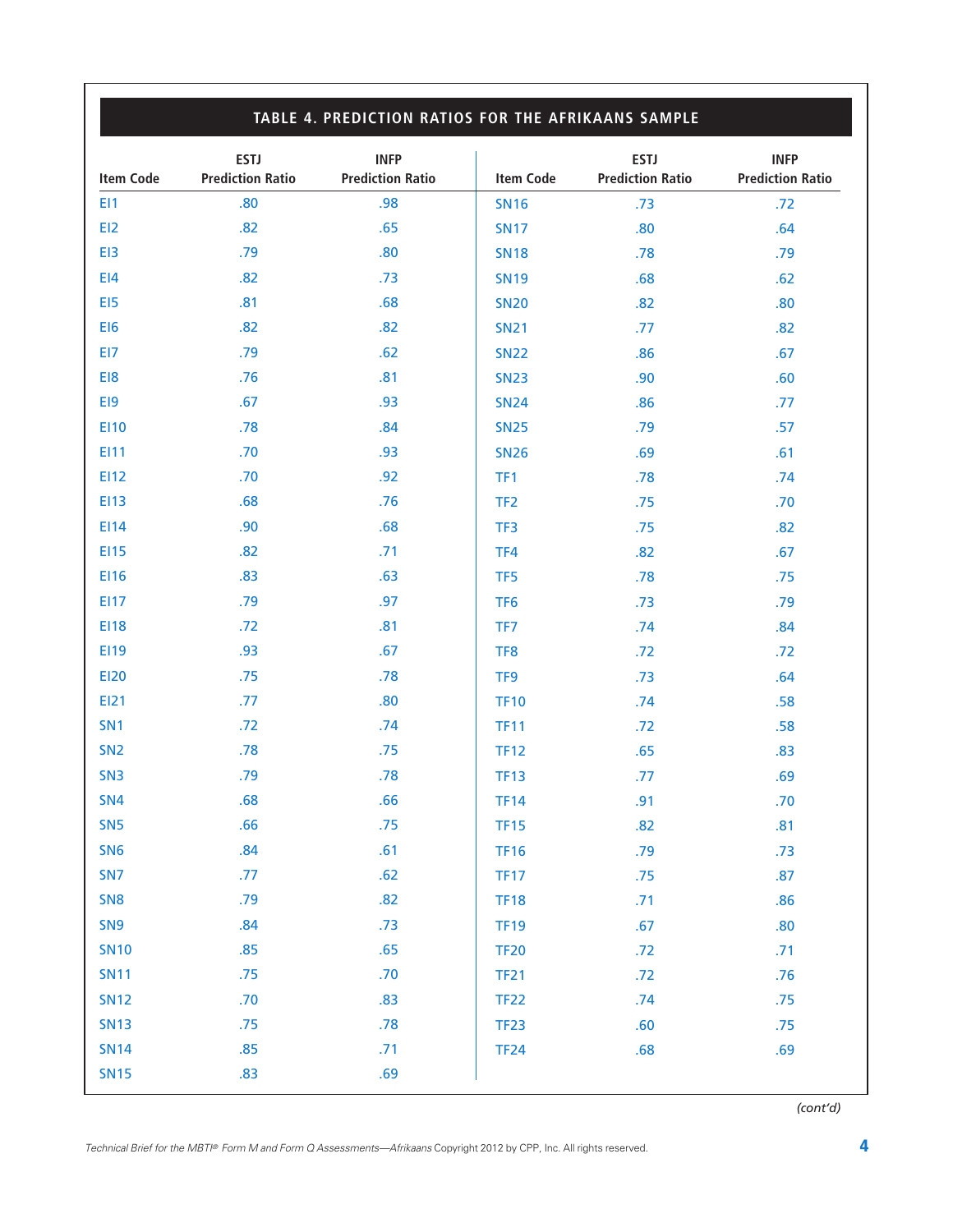| <b>Item Code</b> | <b>ESTJ</b><br><b>Prediction Ratio</b> | <b>INFP</b><br><b>Prediction Ratio</b> | <b>Item Code</b> | <b>ESTJ</b><br><b>Prediction Ratio</b> | <b>INFP</b><br><b>Prediction Ratio</b> |
|------------------|----------------------------------------|----------------------------------------|------------------|----------------------------------------|----------------------------------------|
| JP <sub>1</sub>  | .75                                    | .80                                    | <b>JP12</b>      | .67                                    | .83                                    |
| JP <sub>2</sub>  | .73                                    | .84                                    | <b>JP13</b>      | .67                                    | .89                                    |
| JP3              | .79                                    | .90                                    | <b>JP14</b>      | .58                                    | .85                                    |
| JP4              | .75                                    | .77                                    | <b>JP15</b>      | .78                                    | .83                                    |
| JP <sub>5</sub>  | .72                                    | .70                                    | <b>JP16</b>      | .88                                    | .80                                    |
| JP <sub>6</sub>  | .75                                    | .73                                    | <b>JP17</b>      | .82                                    | .79                                    |
| JP7              | .73                                    | .78                                    | <b>JP18</b>      | .76                                    | .77                                    |
| JP8              | .83                                    | .70                                    | <b>JP19</b>      | .62                                    | .73                                    |
| JP9              | .76                                    | .95                                    | <b>JP20</b>      | .79                                    | .86                                    |
| <b>JP10</b>      | .77                                    | .76                                    | <b>JP21</b>      | .68                                    | .73                                    |
| <b>JP11</b>      | .63                                    | .91                                    | <b>JP22</b>      | .83                                    | .72                                    |

## **FACTOR ANALYSIS**

Several studies have conducted confirmatory factor analyses of the MBTI assessment to assess the validity of the factors of the MBTI assessment. They have indicated that a four-factor model, such as the one theorized and developed by Myers, is the most appropriate and offers the best fit (Harvey, Murry, & Stamoulis, 1995; Johnson

& Saunders, 1990). A principal components exploratory factor analysis with varimax rotation was conducted using the item responses from the Afrikaans sample. The results are presented in Table 5. The shaded cells indicate that factor 1 is S–N, factor 2 is E–I, factor 3 is J–P, and factor 4 is T–F. The four-factor structure produced by this analysis shows that the Afrikaans MBTI Form M items are measuring their intended scales, the four dichotomies.

|                     | TABLE 5. FACTOR ANALYSIS ROTATED COMPONENT MATRIX<br><b>FOR THE AFRIKAANS SAMPLE</b> |                     |                     |                     |                     |                     |                     |                     |                     |
|---------------------|--------------------------------------------------------------------------------------|---------------------|---------------------|---------------------|---------------------|---------------------|---------------------|---------------------|---------------------|
| <b>Item</b><br>Code | Factor 1<br>$(S-N)$                                                                  | Factor 2<br>$(E-I)$ | Factor 3<br>$(J-P)$ | Factor 4<br>$(T-F)$ | <b>Item</b><br>Code | Factor 1<br>$(S-N)$ | Factor 2<br>$(E-I)$ | Factor 3<br>$(J-P)$ | Factor 4<br>$(T-F)$ |
| EI1                 | $-.08$                                                                               | .75                 | $-.04$              | .05                 | EI12                | .01                 | .65                 | $-.10$              | $-.10$              |
| EI <sub>2</sub>     | $-.05$                                                                               | .56                 | $-.06$              | .11                 | <b>EI13</b>         | $-.08$              | .53                 | $-.02$              | .00.                |
| E <sub>13</sub>     | $-.08$                                                                               | .64                 | .03                 | .04                 | E114                | .02 <sub>0</sub>    | .60                 | $-.13$              | $-.07$              |
| EI4                 | .01                                                                                  | .61                 | .02                 | $-.09$              | E115                | .17                 | .60                 | $-.12$              | $-.09$              |
| E <sub>15</sub>     | .12                                                                                  | .60                 | $-.09$              | $-.14$              | <b>EI16</b>         | .06                 | .52                 | $-.13$              | $-.07$              |
| EI <sub>6</sub>     | $-.01$                                                                               | .67                 | $-.07$              | .05                 | <b>EI17</b>         | $-.05$              | .70                 | $-.06$              | $-.02$              |
| EI7                 | $-.11$                                                                               | .49                 | .07                 | $-.11$              | <b>EI18</b>         | $-.01$              | .61                 | .07                 | $-.08$              |
| E <sub>18</sub>     | $-.06$                                                                               | .65                 | $-.02$              | $-.10$              | <b>EI19</b>         | $-.01$              | .61                 | $-.01$              | $-.08$              |
| EI9                 | $-.12$                                                                               | .58                 | $-.03$              | $-.16$              | <b>EI20</b>         | $-.07$              | .62                 | $-.05$              | .06                 |
| <b>EI10</b>         | $-.04$                                                                               | .70                 | $-.05$              | $-.10$              | <b>EI21</b>         | $-.05$              | .66                 | $-.08$              | .01                 |
| EI11                | $-.12$                                                                               | .67                 | $-.06$              | $-.11$              |                     |                     |                     |                     |                     |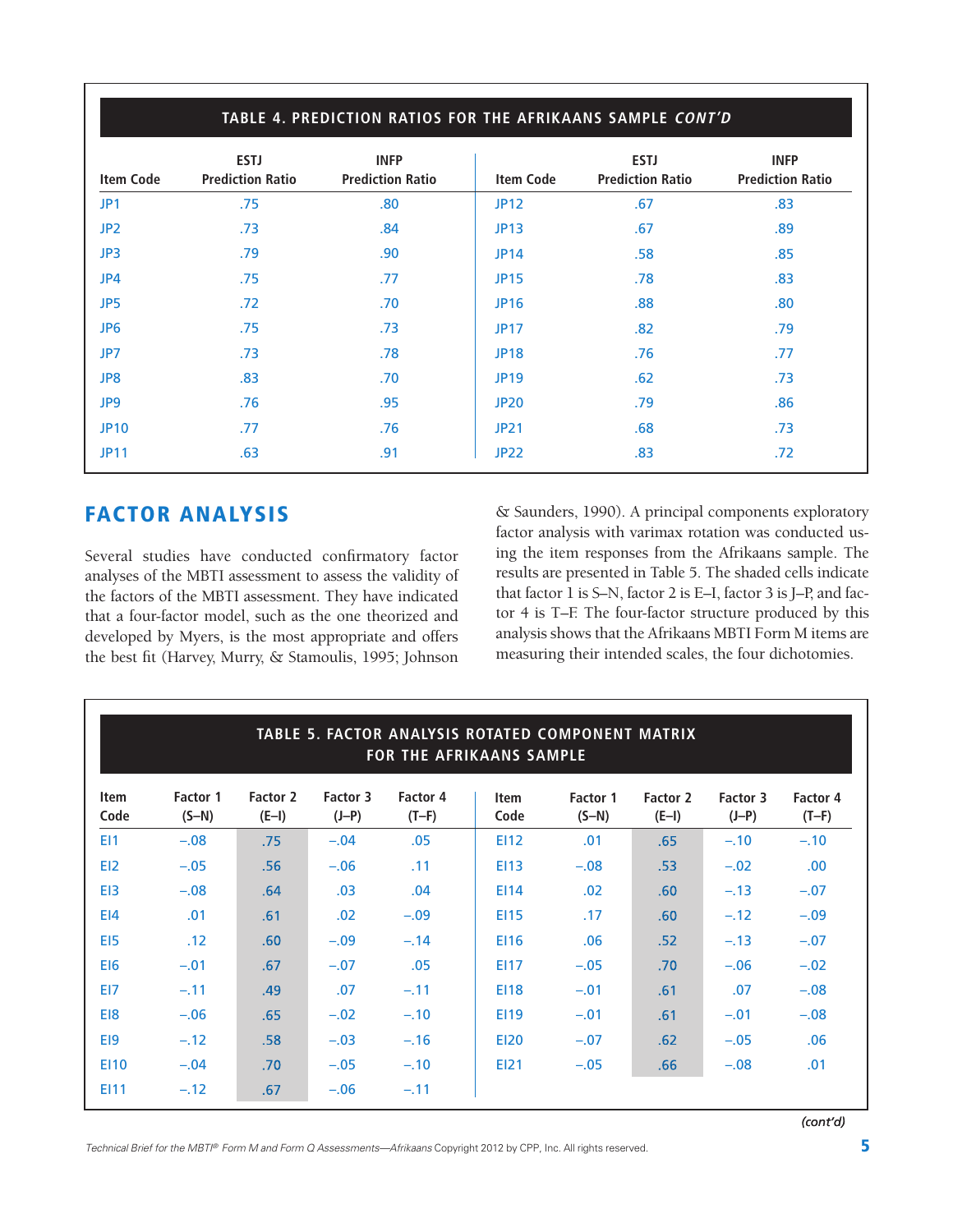|                 | TABLE 5. FACTOR ANALYSIS ROTATED COMPONENT MATRIX<br>FOR THE AFRIKAANS SAMPLE CONT'D |                     |                     |                     |                 |                     |                     |                     |                     |
|-----------------|--------------------------------------------------------------------------------------|---------------------|---------------------|---------------------|-----------------|---------------------|---------------------|---------------------|---------------------|
| Item<br>Code    | Factor 1<br>$(S-N)$                                                                  | Factor 2<br>$(E-I)$ | Factor 3<br>$(J-P)$ | Factor 4<br>$(T-F)$ | Item<br>Code    | Factor 1<br>$(S-N)$ | Factor 2<br>$(E-I)$ | Factor 3<br>$(J-P)$ | Factor 4<br>$(T-F)$ |
| SN <sub>1</sub> | .56                                                                                  | $-.01$              | .05                 | .09                 | <b>TF11</b>     | .10                 | .02                 | $-.12$              | .28                 |
| SN <sub>2</sub> | .53                                                                                  | .02                 | .20                 | .25                 | <b>TF12</b>     | .12                 | .06                 | .05                 | .53                 |
| SN <sub>3</sub> | .62                                                                                  | $-.08$              | .11                 | $-.03$              | <b>TF13</b>     | .21                 | $-.21$              | .14                 | .51                 |
| SN <sub>4</sub> | .43                                                                                  | .04                 | .05                 | $-.04$              | <b>TF14</b>     | .01                 | $-.19$              | .04                 | .60                 |
| SN <sub>5</sub> | .45                                                                                  | $-.07$              | .09                 | $-.04$              | <b>TF15</b>     | .10                 | $-.05$              | .03                 | .69                 |
| SN <sub>6</sub> | .47                                                                                  | $-.02$              | .05                 | .01                 | <b>TF16</b>     | .08                 | $-.04$              | .04                 | .62                 |
| SN <sub>7</sub> | .39                                                                                  | $-.06$              | .15                 | $-.19$              | <b>TF17</b>     | $-.04$              | $-.07$              | .02                 | .67                 |
| SN <sub>8</sub> | .64                                                                                  | .00                 | .22                 | .09                 | <b>TF18</b>     | .27                 | $-.01$              | .06                 | .60                 |
| SN <sub>9</sub> | .59                                                                                  | $-.05$              | .17                 | .19                 | <b>TF19</b>     | $-.10$              | .03                 | .14                 | .52                 |
| <b>SN10</b>     | .57                                                                                  | $-.05$              | .01                 | $-.05$              | <b>TF20</b>     | .06                 | $-.06$              | .08                 | .47                 |
| <b>SN11</b>     | .55                                                                                  | $-.02$              | .11                 | .11                 | <b>TF21</b>     | .13                 | $-.02$              | $-.02$              | .55                 |
| <b>SN12</b>     | .58                                                                                  | .08                 | .17                 | $-.04$              | <b>TF22</b>     | .14                 | $-.12$              | .01                 | .54                 |
| <b>SN13</b>     | .57                                                                                  | .07                 | .18                 | .24                 | <b>TF23</b>     | $-.05$              | .08                 | .15                 | .37                 |
| <b>SN14</b>     | .57                                                                                  | $-.05$              | .16                 | .19                 | <b>TF24</b>     | $-.01$              | $-.05$              | $-.03$              | .45                 |
| <b>SN15</b>     | .63                                                                                  | $-.08$              | .03                 | .01                 | JP1             | .15                 | $-.06$              | .64                 | .01                 |
| <b>SN16</b>     | .50                                                                                  | $-.12$              | .12                 | .23                 | JP <sub>2</sub> | .06                 | $-.11$              | .68                 | $-.05$              |
| <b>SN17</b>     | .55                                                                                  | .02                 | .01                 | .16                 | JP3             | .14                 | $-.02$              | .72                 | .06                 |
| <b>SN18</b>     | .66                                                                                  | .00                 | .15                 | .06                 | JP4             | .33                 | $-.03$              | .55                 | $-.16$              |
| <b>SN19</b>     | .37                                                                                  | .00                 | .09                 | $-.07$              | JP5             | .07                 | $-.01$              | .56                 | .00                 |
| <b>SN20</b>     | .67                                                                                  | $-.02$              | .14                 | .21                 | JP <sub>6</sub> | .12                 | $-.17$              | .57                 | $-.02$              |
| <b>SN21</b>     | .66                                                                                  | $-.01$              | .13                 | .14                 | JP7             | .15                 | .06                 | .60                 | .04                 |
| <b>SN22</b>     | .51                                                                                  | $-.06$              | .26                 | .00                 | JP8             | .03                 | $-.07$              | .59                 | .03                 |
| <b>SN23</b>     | .47                                                                                  | $-.08$              | .20                 | $-.04$              | JP9             | .20                 | $-.08$              | .72                 | .12                 |
| <b>SN24</b>     | .70                                                                                  | .01                 | .09                 | $-.01$              | <b>JP10</b>     | .23                 | $-.28$              | .50                 | .23                 |
| <b>SN25</b>     | .37                                                                                  | $-.09$              | .00.                | .12                 | <b>JP11</b>     | .20                 | $-.04$              | .55                 | .19                 |
| <b>SN26</b>     | .35                                                                                  | $-.05$              | .22                 | $-.29$              | <b>JP12</b>     | .25                 | $-.09$              | .46                 | .18                 |
| TF1             | .06                                                                                  | $-.05$              | .16                 | .54                 | <b>JP13</b>     | .22                 | $-.03$              | .61                 | .08                 |
| TF <sub>2</sub> | $-.01$                                                                               | $-.17$              | .05                 | .50 <sub>1</sub>    | <b>JP14</b>     | .29                 | $-.05$              | .38                 | .13                 |
| TF3             | .03                                                                                  | $-.10$              | .07                 | .68                 | <b>JP15</b>     | .07                 | $-.12$              | .70                 | $-.02$              |
| TF4             | .04                                                                                  | .13                 | .11                 | .56                 | <b>JP16</b>     | .13                 | $-.05$              | .72                 | $-.03$              |
| TF <sub>5</sub> | $-.18$                                                                               | $-.10$              | .02                 | .58                 | <b>JP17</b>     | .08                 | $-.02$              | .72                 | .06                 |
| TF <sub>6</sub> | .03                                                                                  | .01                 | .04                 | .59                 | <b>JP18</b>     | .21                 | $-.29$              | .55                 | .09                 |
| TF7             | $-.07$                                                                               | $-.08$              | $-.10$              | .66                 | <b>JP19</b>     | .02                 | .10                 | .44                 | .03                 |
| TF8             | .14                                                                                  | .01                 | $-.05$              | .55                 | <b>JP20</b>     | .29                 | .01                 | .64                 | $-.02$              |
| TF <sub>9</sub> | $-.01$                                                                               | $-.14$              | .07                 | .42                 | <b>JP21</b>     | .02                 | $-.02$              | .55                 | .06                 |
| <b>TF10</b>     | .14                                                                                  | $-.04$              | $-.15$              | .29                 | <b>JP22</b>     | .27                 | $-.04$              | .59                 | .04                 |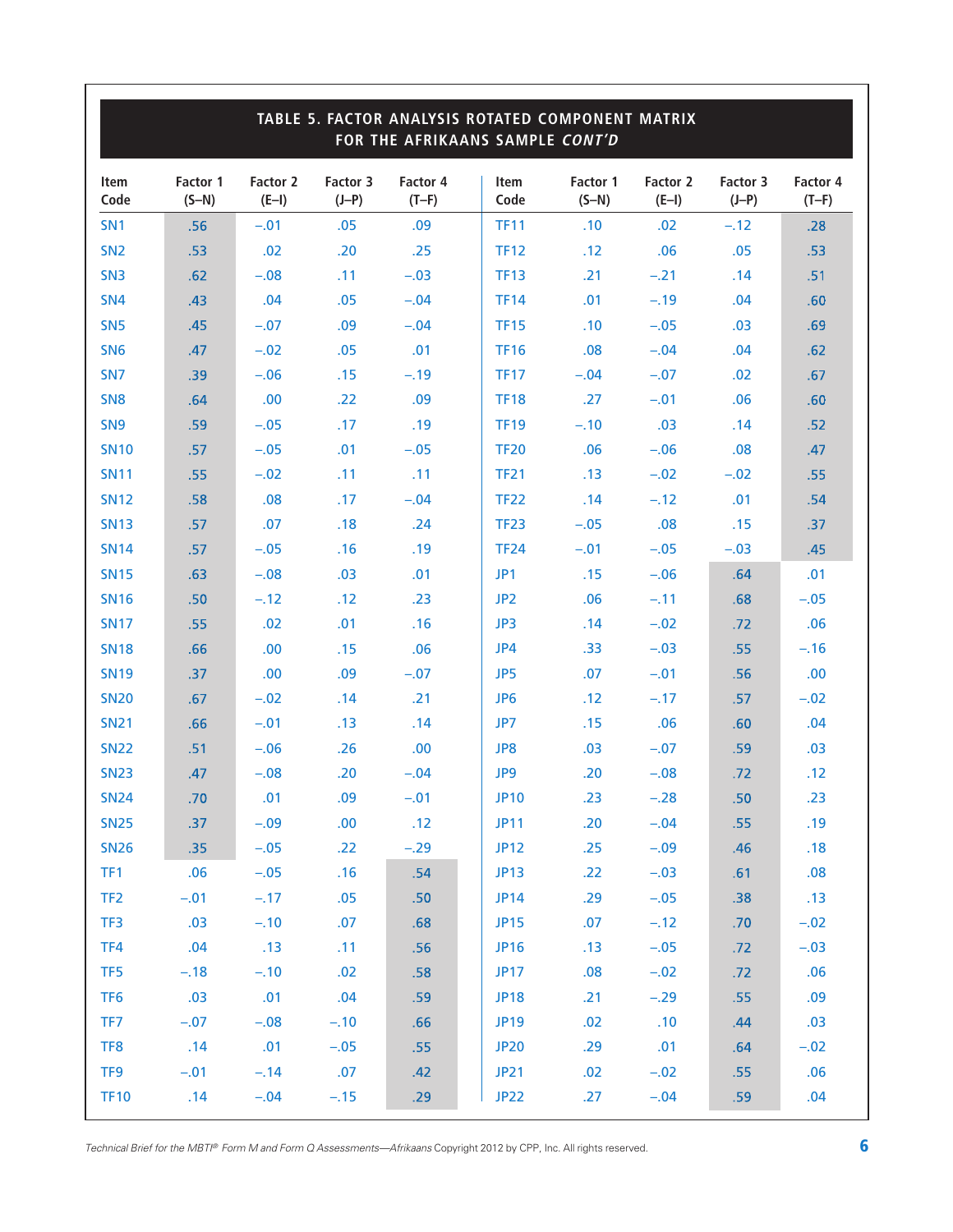# **RELIABILITY OF THE FORM Q FACETS**

The MBTI Form Q assessment includes the 93 items that make up the MBTI Form M assessment (measuring the four dichotomies, E–I, S–N, T–F, and J–P) plus another 51 items that are used only to measure the Form Q facets. For each of the four dichotomies there are five facets, yielding a total of 20 facets (see Table 6). These facets help describe some of the ways in which each preference

can be different for each individual to create a richer and more detailed description of an individual's behavior. The remaining analyses focus on the evaluation of the Form Q facets.

Internal consistency reliabilities for each facet are reported in Table 6 for the Afrikaans sample and the U.S. National Representative Sample. The Afrikaans sample alphas range from .38 (Questioning–Accommodating) to .84 (Initiating–Receiving and Scheduled–Spontaneous). Overall, some of this sample's alphas are slightly lower

|                                         | Afrikaans Sample | <b>U.S. National Representative Sample</b> |  |  |
|-----------------------------------------|------------------|--------------------------------------------|--|--|
| Dichotomy                               | Cronbach's Alpha | Cronbach's Alpha                           |  |  |
| <b>E-I Facets</b>                       |                  |                                            |  |  |
| Initiating-Receiving                    | .84              | .85                                        |  |  |
| <b>Expressive-Contained</b>             | .79              | .79                                        |  |  |
| Gregarious-Intimate                     | .74              | .60                                        |  |  |
| <b>Active-Reflective</b>                | .66              | .59                                        |  |  |
| Enthusiastic-Quiet                      | .74              | .72                                        |  |  |
| <b>S-N Facets</b>                       |                  |                                            |  |  |
| Concrete-Abstract                       | .79              | .81                                        |  |  |
| Realistic-Imaginative                   | .77              | .79                                        |  |  |
| <b>Practical-Conceptual</b>             | .58              | .67                                        |  |  |
| <b>Experiential-Theoretical</b>         | .75              | .83                                        |  |  |
| <b>Traditional-Original</b>             | .73              | .76                                        |  |  |
| T-F Facets                              |                  |                                            |  |  |
| Logical-Empathetic                      | .82              | .80                                        |  |  |
| Reasonable-Compassionate                | .72              | .77                                        |  |  |
| Questioning-Accommodating               | .38              | .57                                        |  |  |
| <b>Critical-Accepting</b>               | .51              | .60                                        |  |  |
| Tough-Tender                            | .80              | .81                                        |  |  |
| J-P Facets                              |                  |                                            |  |  |
| Systematic-Casual                       | .78              | .74                                        |  |  |
| Planful-Open-Ended                      | .83              | .82                                        |  |  |
| <b>Early Starting-Pressure-Prompted</b> | .78              | .70                                        |  |  |
| Scheduled-Spontaneous                   | .84              | .82                                        |  |  |
| Methodical-Emergent                     | .66              | .71                                        |  |  |

#### **TABLE 6. MBTI® FORM Q FACET INTERNAL CONSISTENCY RELIABILITIES FOR THE AFRIKAANS SAMPLE AND THE U.S. NATIONAL REPRESENTATIVE SAMPLE**

*Note:* Source for the U.S. National Representative Sample is Myers, McCaulley, Quenk, and Hammer (1998).